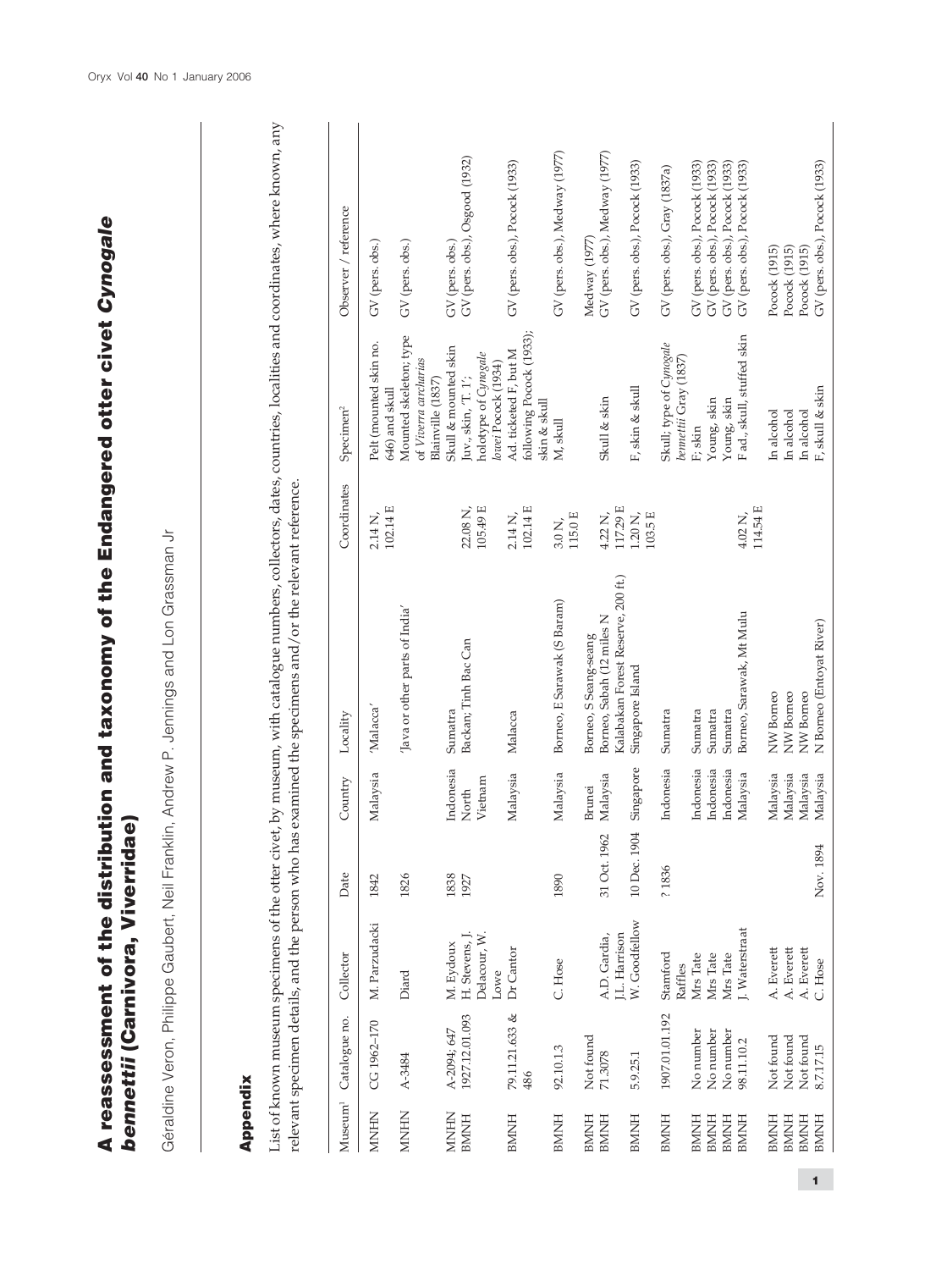| Museum <sup>1</sup> | Catalogue no.   | Collector          | Date               | Country   | Locality                                                  | Coordinates                               | Specimen <sup>2</sup>                | Observer / reference                                              |
|---------------------|-----------------|--------------------|--------------------|-----------|-----------------------------------------------------------|-------------------------------------------|--------------------------------------|-------------------------------------------------------------------|
| <b>BMNH</b>         | 99.12.9.27      | C. Hose            | 4 Oct. 1896        | Malaysia  | N Borneo (Sarawak, Mt Dulit,<br>Baram district, 4000 ft.) | 114.15 E<br>$3.15$ N,                     | F, skin & skull                      | GV (pers. obs.), Pocock (1933)                                    |
| <b>BMNH</b>         | 173a            | Honeywood<br>Major |                    |           | Borneo                                                    |                                           | M. ad., skin & skull                 | GV (pers. obs.), Poccok (1933)                                    |
| <b>HININE</b>       | 50.10.24.17     |                    |                    |           | Borneo                                                    |                                           | F ad., skin & skull                  | GV (pers. obs.), Pocock (1933)                                    |
| <b>BMNH</b>         | 46.3.5.2        |                    |                    |           | Borneo                                                    |                                           | Fad., skull (& stuffed<br>specimen?) | GV (pers. obs.), Pocock (1933)                                    |
| <b>BMNH</b>         | 7.1.1.193       | Tomes              |                    | Indonesia | Sumatra                                                   |                                           | Juv., skull                          | GV (pers. obs.)                                                   |
| <b>BMNH</b>         | 150b            | Zool. Soc.         |                    |           |                                                           |                                           | Juv., skull                          | GV (pers. obs.)                                                   |
| <b>BMNH</b>         | 50.10.24.16     |                    |                    |           | Borneo                                                    |                                           | F, skull                             | GV (pers. obs.)                                                   |
| <b>BMNH</b>         | 48 <sub>b</sub> | W.J.C. Frost       |                    | Indonesia | Sumatra                                                   |                                           | F, skin & skull                      | GV (pers. obs.)                                                   |
| <b>NS</b>           | 0184/3          |                    | Sep. 1906          | Malaysia  | Borneo, Sarawak (Mukah)                                   | 112.02 E<br>2.56 N,                       |                                      | Medway (1977), Kool & Nawi (1995)                                 |
| <b>NS</b>           | 0184/1          |                    | May 1893           | Malaysia  | Borneo, Sarawak (Ulu Rejang River)                        | 113.46 E<br>$2.45$ N,                     |                                      | Medway (1977), Kool & Nawi (1995)                                 |
| <b>NS</b>           | 0184/2          | Hose               | June 1891          | Malaysia  | Borneo, Sarawak (S Baram)                                 | 115.0 E<br>$3.0\,\mathrm{N}$ ,            | $\mathbf{L}$                         | Medway (1977), Kool & Nawi (1995)                                 |
| <b>NS</b>           | 0184/5          | E. Hose            | June 1891          | Malaysia  | Borneo, Sarawak (Baram)                                   | 115.0 E<br>$3.0 N$ ,                      | $\mathbf{L}$                         | Kool & Nawi (1995)                                                |
| SM                  | 0184/4          |                    | 18 June 1895       | Malaysia  | Borneo, Sarawak, Kabong                                   | 111.5 E<br>$1.47$ N,                      | $\geq$                               | Kool & Nawi (1995)                                                |
| <b>USNM</b>         | 197240          | H.C. Raven         | Sep. 1913          | Indonesia | Borneo, Kalimantan (E, Sungai                             | $0.49$ N,                                 | Skull                                | C. Ludwig (pers. comm.), Medway                                   |
|                     |                 |                    |                    |           | Menganne)                                                 | 117.57 E                                  |                                      | (1977), Deignan (1959)                                            |
| <b>USNM</b>         | 143621          | W.L. Abbott        | 20 Dec. 1905       | Indonesia | Sumatra (Aru Bay)                                         | $4.0$ N,<br>98.0 E                        | F, skin, skull & skeleton            | C. Ludwig (pers. comm.), Lyon<br>(1908)                           |
| <b>USNM</b>         | 144122          | W.L. Abbott        | 10 Dec. 1906       | Indonesia | Sumatra (Siak River, near mouth<br>of Gasip river)        | $102.0\,\mathrm{E}$<br>$1.0\,\mathrm{N},$ | M, skin, skull & skeleton            | C. Ludwig (pers. comm.), Lyon<br>(1908)                           |
| <b>USNM</b>         | 153848          | W.L. Abbott        | 4 Sep. 1908        | Indonesia | Borneo, Kalimantan (Kendawangan<br>River, Lanchut)        | 110.13 E<br>2.32 S,                       | M, skin & skull                      | C. Ludwig (pers. comm.), Lyon<br>(1911)                           |
| <b>USNM</b>         | 145587          | W.L. Abbott        | 21 June 1907       | Indonesia | Borneo, Kalimantan (Sempang                               | 1.35,                                     | F, skin, skull & skeleton,           | C. Ludwig (pers. comm.), Lyon                                     |
|                     |                 |                    |                    |           | River)                                                    | 110.5 E                                   | embryos in alcohol                   | (1911)                                                            |
| <b>USNM</b>         | 145588          | W.L. Abbott        | 22 June 1907       | Indonesia | Borneo, Kalimantan (Sempang<br>River)                     | $110.5 \text{ E}$<br>1.35,                | F, skin & skull                      | C. Ludwig (pers. comm.), Lyon<br>(1911), Van Peenen et al. (1969) |
| <b>USNM</b>         | 145589          | W.L. Abbott        | $18$ July $1907\,$ | Indonesia | Borneo, Kalimantan (Sempang                               | 1.35,                                     | F, skin, skull & skeleton            | C. Ludwig (pers. comm.), Lyon                                     |
| <b>USNM</b>         | 145590          | W.L. Abbott        | 6 July 1907        | Indonesia | Borneo, Kalimantan (Semandang<br>River)                   | $0.33$ N,<br>$110.5\,\mathrm{E}$          | Skull                                | C. Ludwig (pers. comm.), Lyon<br>(1911)                           |
|                     |                 |                    |                    |           | River)                                                    | 109.22 E                                  |                                      | (1911)                                                            |
| <b>USNM</b>         | 153847          | W.L. Abbott        | 18 Aug. 1908       | Indonesia | Borneo, Kalimantan (Kendawangan<br>River, Lanchut)        | 110.13 E<br>2.32 S                        | F, skin, skull & skeleton            | C. Ludwig (pers. comm.), Lyon<br>(1911)                           |
| <b>USNM</b>         | AOO49975        | W.L. Abbott        | $31$ July $1907\,$ | Indonesia | Borneo, Kalimantan (Sempang                               | 1.35,                                     | Skull & skeleton                     | C. Ludwig (pers. comm.)                                           |
| <b>USNM</b>         | 145647          | W.L. Abbott        | 22 June 1907       | Indonesia | Borneo, Kalimantan (Sempang<br>River)                     | $110.5 \text{ E}$<br>1.35,                | Young of 14558, in fluid             | C. Ludwig (pers. comm.)                                           |
| <b>USNM</b>         | 145648          | W.L. Abbott        | 22 June 1907       | Indonesia | Borneo, Kalimantan (Sempang<br>River)<br>River)           | $110.5 \text{ E}$<br>110.5 E<br>1.35,     | Young of 14558, in fluid             | C. Ludwig (pers. comm.)                                           |
|                     |                 |                    |                    |           |                                                           |                                           |                                      |                                                                   |

© 2006 FFI, Oryx, **40**(1)